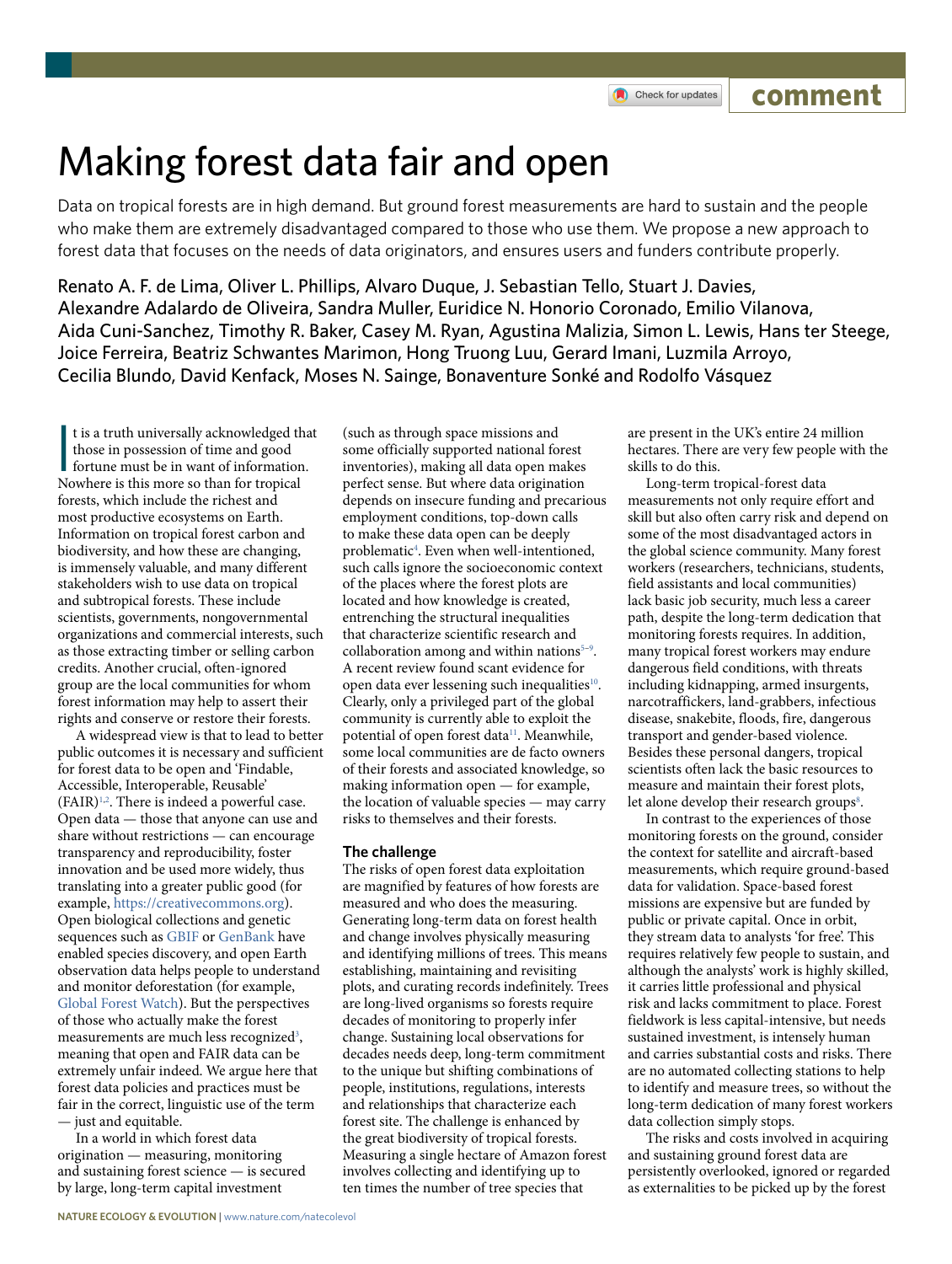## **comment**



<span id="page-1-0"></span>

workers themselves. This is especially problematic because countries that hold the most tropical forests are among those least able to invest in science and development (Fig. [1,](#page-1-0) Supplementary Fig. 1). For example, monitoring the carbon balance of intact tropical moist forests has been estimated to cost US \$7 million a year<sup>12</sup>, easily exceeding present support. By contrast, the USA alone spends over \$90 million annually on its national forest inventory<sup>13</sup>. So, many tropical forest data are collected by skilled people working with minimal funding, in challenging conditions and facing other constraints, including complex layers of rules, agreements and research permits. Given such huge disparities, it is hardly reasonable to expect this output to be served on an open plate to the world.

It is perhaps unsurprising that the most vocal proponents of making tropical and subtropical forest data open are often not

those who actually measure and monitor them. Meanwhile, key beneficiaries include powerful publishers (usually with commercial interests), agencies and technology companies (often with commercial or political interests), and highly educated computer-savvy analysts wishing to integrate earth observation data with forest data (naturally with a career interest). Relatively few of these institutions and people are based in the tropics and subtropics. Fewer still are also data originators.

And so, for many data originators the present meaning of making tropical forest data 'open' is to transfer the hard-won output of their labours to more privileged individuals and institutions, and lose more of the limited control they have over their professional lives. Power flows from the originators to public agencies, private companies and data scientists, mainly in the Global North.

### **A way forward**

Can this situation be changed to benefit data originators and users alike? We believe that the future of tropical forest data should be open, as is already the case for some biological data (for example, species records and DNA sequences), but realizing the potential scientific and societal gains of open data requires a radically new agreement among forest data originators, users and funders. It needs users and funders to explicitly acknowledge the power dynamics — and to do something practical about them.

To ensure the benefits of long-term on-the-ground forest data streams are fairly secured, we present here eight key recommendations based on an alternative model that focuses on the needs of the data originators and ensures users and funders contribute properly. In this model, the skills, careers and livelihoods of the originators are front-and-centre. An equitable and sustainable approach to measuring the world's forests therefore starts by recognizing the human challenge involved in long-term forest measurements. It puts people — not data — first. This means recognizing the true costs of forest data origination and supporting better-quality careers for those doing the fieldwork.

These include funding the direct and indirect costs of: (**1**) fieldwork and essential laboratory work, including herbaria support; (**2**) training, safe working practices and secure employment conditions for the professionals on whom forest data production depends; and (**3**) the overheads of institutions responsible for data delivery. Long-term support of integrated forest data management is also essential, beyond what GBIF and GenBank provide for species records and DNA sequences. Therefore, (**4**) covering the costs of coordinated data curation and database infrastructure needs to be standard<sup>[14](#page-2-11)</sup>. Together, addressing these true costs will put funders in a position to ensure their support leads to open data releases and more open science.

Thus, agreements to make data open become explicitly tied to properly funded actions that sustain data origination and develop in-country capacity so that all benefit from the open data model<sup>4,14</sup>. Building local capacity and infrastructure will generate better science, which will lead to better forest management<sup>15</sup> and reduce inequalities between those producing and using data. It is not only fair to invest in data originators and their development, but it is also better for the ultimate goals we all want to achieve.

Meanwhile, we can help to build long-term tropical forest research on more equitable foundations. Authors and journals